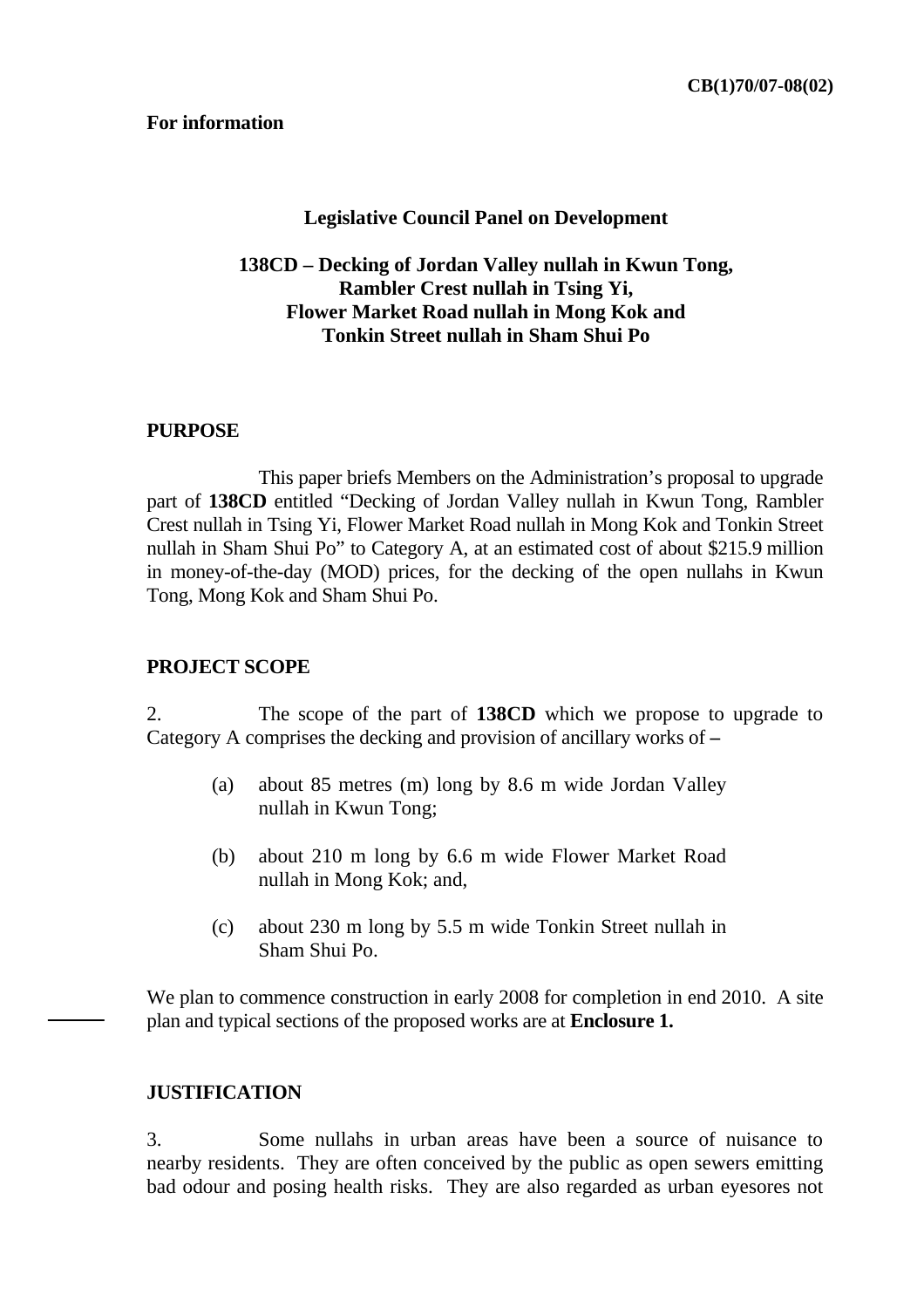compatible with the surrounding environment. The Chief Executive announced in his 2005 Policy Address that the Government plans to deck over 16 sections of nullahs, among which include Jordan Valley nullah, Flower Market Road nullah and Tonkin Street nullah, within 10 years to improve the living environment.

4. Upon completion of the proposed works, the existing odour nuisance to community in the vicinity of the nullahs will be removed. The quality of living environment will also be improved because the land obtained from the decking of the nullahs could be used for purposes such as greening, amenity and footpath widening.

### **FINANCIAL IMPLICATIONS**

5. We estimate the cost of the proposed works to be \$215.9 million in MOD prices, made up as follows –

|     |                                                   |       | \$ million |                 |
|-----|---------------------------------------------------|-------|------------|-----------------|
| (a) | Construction of decking and<br>ancillary works at |       | 190.4      |                 |
|     | Jordan Valley Nullah, Kwun<br>(i)<br>Tong         | 16.2  |            |                 |
|     | Flower Market Road Nullah,<br>(ii)<br>Mong Kok    | 82.7  |            |                 |
|     | (iii) Tonkin Street Nullah, Sham<br>Shui Po       | 91.5  |            |                 |
| (b) | Environmental mitigation<br>measures              |       | 6.3        |                 |
| (c) | Contingencies                                     |       | 19.2       |                 |
|     |                                                   | Total | 215.9      | (in MOD prices) |
|     |                                                   |       |            |                 |

#### **PUBLIC CONSULTATION**

6. We consulted the Environment and Hygiene Committee of Kwun Tong District Council on 29 May 2007, the Food and Environmental Hygiene Committee of Yau Tsim Mong District Council on 19 July 2007, and the Environment and Food Committee of Sham Shui Po District Council on 5 July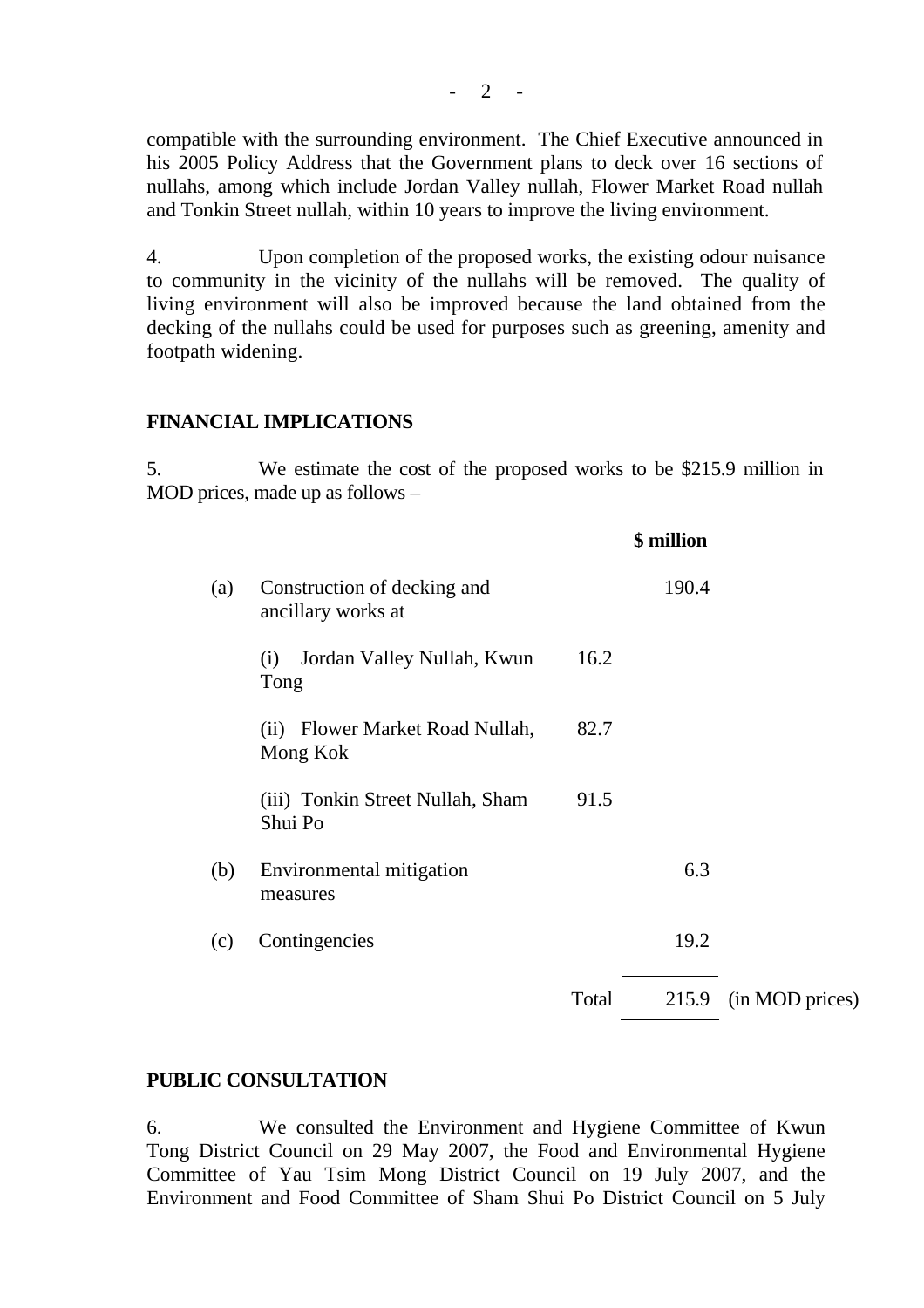2007 and 6 September 2007. All the three committees supported the implementation of the proposed works.

7. During the consultation with the Environment and Food Committee of Sham Shui Po District Council on 5 July 2007, the Committee requested to use the future nullah deck for widening of the Tonkin Street footpaths. Transport Department and Highways Department will take forward the proposed footpath widening works in due course.

# **ENVIRONMENTAL IMPLICATIONS**

8. The proposed works is not a designated project under the Environmental Impact Assessment Ordinance. We completed a Preliminary Environmental Review (PER) for the project in September 2007. The project will not cause any long term adverse environmental impacts. We will incorporate the recommendations of the PER into the works contract for implementation.

9. For short-term impacts during construction, we will control noise, dust and site run-off within the established standards and guidelines through implementation of mitigation measures, such as the use of temporary noise barriers and silenced construction equipment to reduce noise generation, water-spraying to reduce emission of dust and working in dry environment with barriers to control water pollution during excavation. We will also carry out regular site inspections to ensure that these recommended mitigation measures and good site practices will be properly implemented on site.

10. We have considered ways in the planning and design stages to reduce the generation of construction waste where possible. For example, we have adopted standardized sections of reinforced concrete structures to minimize the use of formwork and will retain the existing nullah walls to minimize excavation and demolition of existing structures. We will encourage the contractor to maximize the use of recycled or recyclable inert waste, as well as the use of non-timber formwork to further minimize the generation of construction waste.

11. We will also require the contractor to submit for approval a plan setting out the waste management measures, which will include appropriate mitigation means to avoid, reduce, reuse and recycle inert construction waste. We will ensure that the day-to-day operations on site comply with the approved plan. We will require the contractor to separate the inert portion from non-inert construction waste on site for disposal at appropriate facilities. We will control the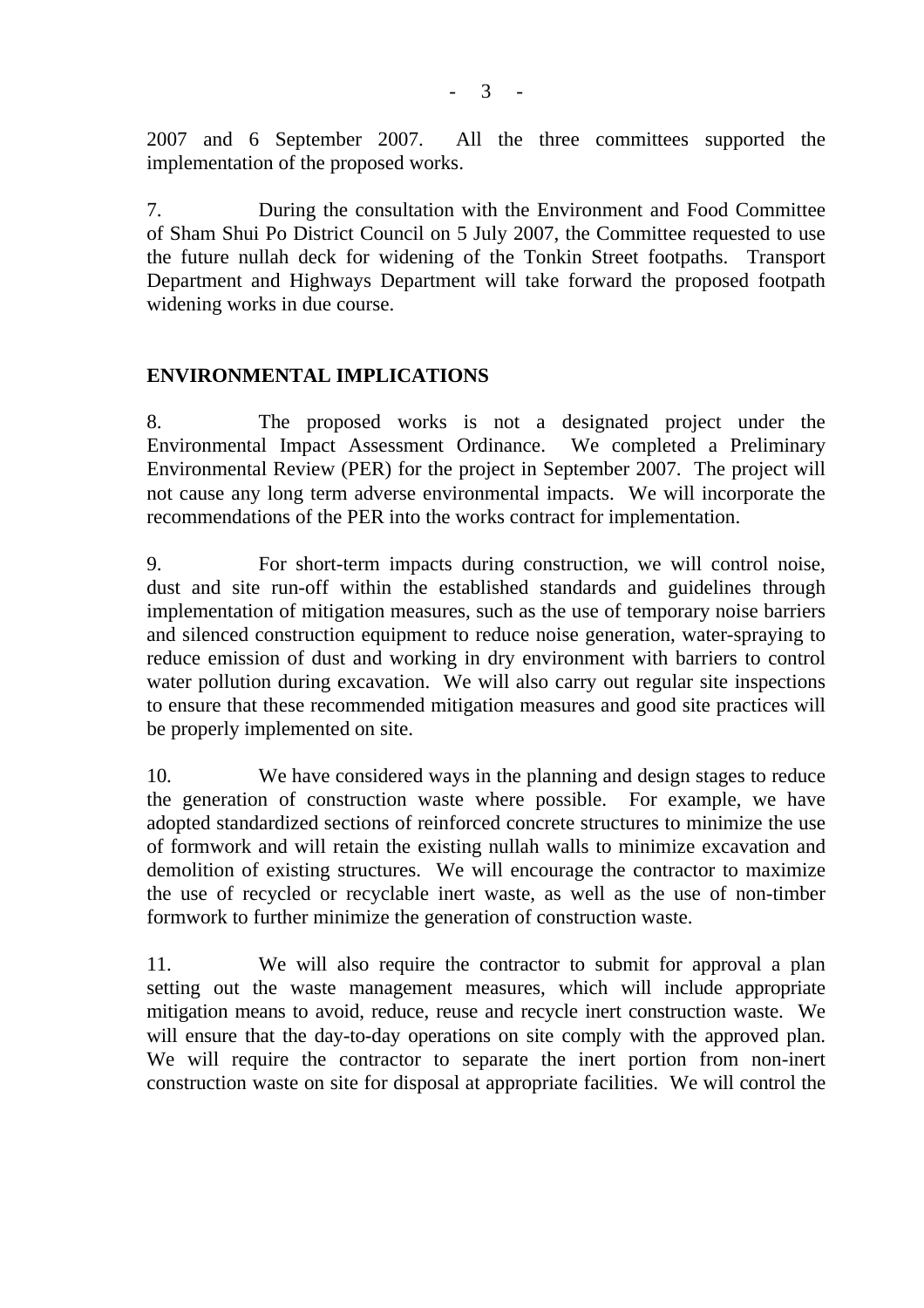disposal of inert construction waste and non-inert construction waste to public fill reception facilities<sup>1</sup> and landfills respectively through a trip-ticket system.

12. We estimate that the project will generate in total about 7 220 tonnes of construction waste. Of these, we will deliver about 6 270 tonnes (87%) of inert construction waste to public fill reception facilities for subsequent reuse. In addition, we will dispose of 950 tonnes (13%) of non-inert construction waste at landfills. The total cost for accommodating construction waste at public fill reception facilities and landfill sites is estimated to be about \$0.29 million for this project (based on a unit cost of \$27/tonne for disposal at public fill reception facilities and  $$125/tonne<sup>2</sup>$  at landfills).

# **TRAFFIC IMPACT**

13. We have carried out a traffic impact assessment (TIA) for the proposed works at Tonkin Street in Sham Shui Po. The TIA concluded that the proposed works would not cause unacceptable traffic impact. The proposed works at Jordan Valley in Kwun Tong and Flower Market Road in Mong Kok will not encroach upon road carriageways, and hence traffic impact will be insignificant.

## **BACKGROUND INFORMATION**

14. In September 2005, we included **138CD** "Decking of Jordan Valley Nullah in Kwun Tong, Rambler Crest Nullah in Tsing Yi, Flower Market Road Nullah in Mong Kok and Tonkin Street Nullah in Sham Shui Po" in Category B.

15. In June 2006, we engaged consultants to carry out ground investigation, traffic impact assessment study, tree surveys and landscape design for **138CD**, at an estimated cost of \$3.56 million. We charged the amount to block allocation **Subhead 4100DX** "Drainage works, studies and investigations for items in Category D of the Public Works Programme"

16. We have substantially completed the design of the proposed works in paragraph 2 above by in-house resources. The planning and design of improvement works for the remaining nullah, namely, Rambler Crest Nullah in Tsing Yi is in progress.

 $\overline{a}$ <sup>1</sup> Public fill reception facilities are specified in Schedule 4 of the Waste Disposal (Charges for Disposal of Construction Waste) Regulation. Disposal of inert construction waste in public fill reception facilities requires a license issued by the Director of Civil Engineering and Development.<br>The estimate has taken into account the cost for developing, operating and restoring the landfills after

they are filled and the aftercare required. It does not include the land opportunity cost for existing landfill sites (which is estimated at \$90/m3), nor the cost to provide new landfills (which is likely to be more expensive) when the existing ones are filled.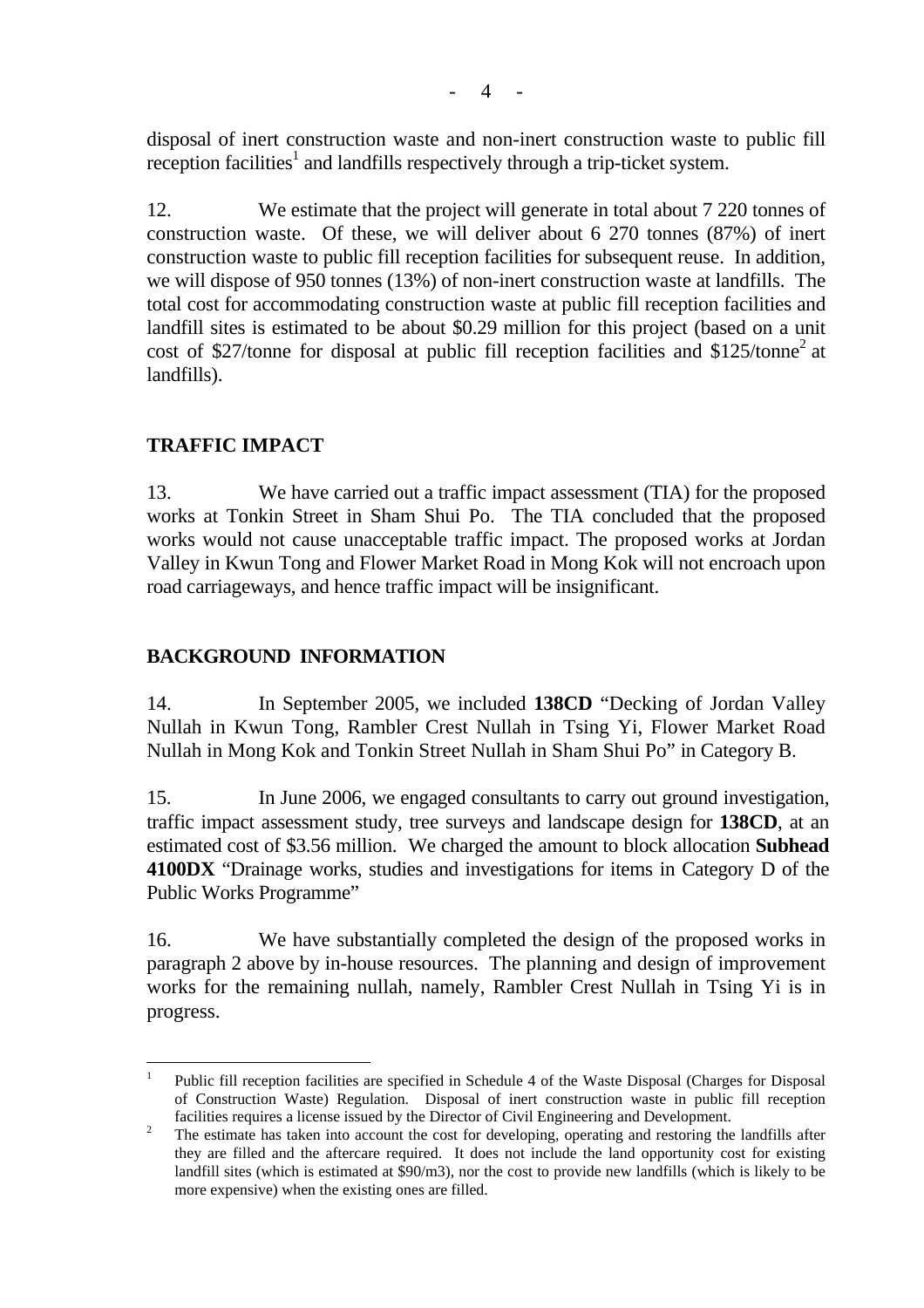17. Of the 163 trees within the project boundary, our latest estimate is that 155 trees will be preserved. The proposed works will involve the felling of 8 trees. All trees to be felled are not important trees<sup>3</sup>. We will incorporate planting proposal as part of the project, including estimated quantities of 64 trees and 40 341 shrubs.

18. We estimate that the proposed works will create about 130 jobs (113 for labourers and another 17 for professional/technical staff) providing a total employment of 3 600 man-months.

### **WAY FORWARD**

19. Members are invited to support our proposal for part-upgrading of **138CD** for consideration by the Public Works Subcommittee in December 2007 and for funding approval by the Finance Committee in January 2008.

**Development Bureau October 2007** 

 $\overline{3}$ 3 "Important trees" refer to trees in the Register of Old and Valuable Trees, or any other trees that meet one or more of the following criteria –

<sup>(</sup>a) trees over 100 years old or above;

<sup>(</sup>b) trees of cultural, historical or memorable significance e.g. Fung Shui trees, trees as landmark of monastery or heritage monument, and trees in memory of important persons or event;

<sup>(</sup>c) trees of precious or rare species;

<sup>(</sup>d) trees of outstanding form (taking account of overall tree sizes, shape and any special features) e.g. trees with curtain like aerial roots, trees growing in unusual habitat; or

<sup>(</sup>e) trees with trunk diameter equal or exceeding 1.0 m (measured at 1.3 m above ground level), or with height/canopy spread equal or exceeding 25 m.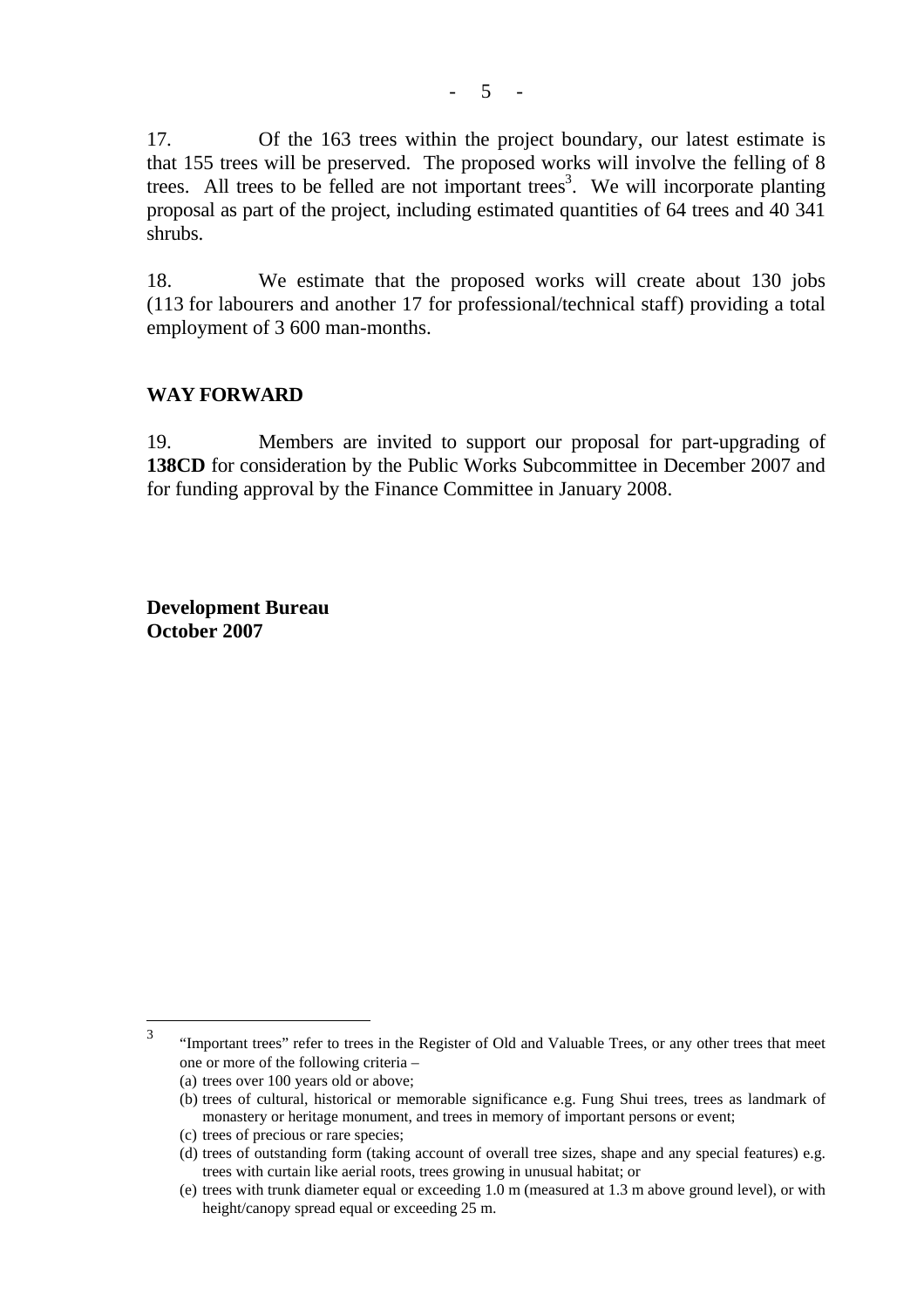

3/149. Increase or printer in 1959. President special parameters in a liter in of PER discussion to be